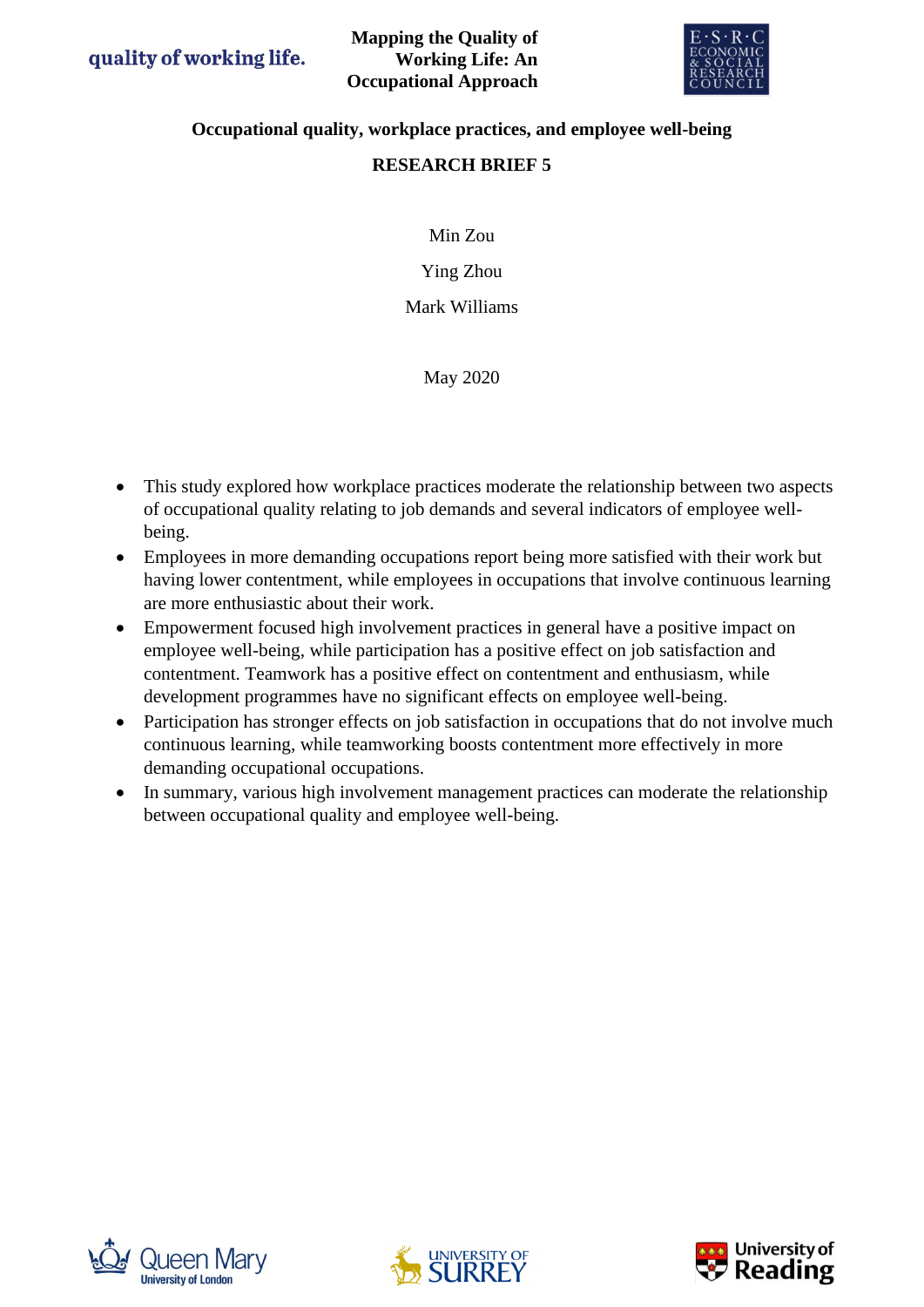## *Introduction*

In this last study of the project, we explored the relationship between occupational quality, workplace practices, and employee well-being. Specifically, we focus on how empowerment practices advocated by the High Involvement Management (HIM) influence employee well-being through two aspects of occupational quality related to job demands: work intensity and continuous learning. In this study, we adopt a multi-level framework in which an employee's well-being is determined by organisational-level as well as occupational-level factors and the interaction across levels.

#### *Well-being at work*

Psychological well-being refers to one's psychological state associated with work activities such as job satisfaction, enthusiasm-depression and comfort-anxiety. Employee well-being is important to both individual employees and organisations. First, employee well-being is a significant aspect of work. It is fundamental to individual ability to engage in work activities and enjoy working life. Individuals with high well-being often feel good about themselves and motivated in their job roles. Second, for organisations, employee well-being leads to positive organisational outcomes. Many studies have shown that positive employee well-being helps reduce operational costs through low absenteeism, turnover rates and, in turn, reduced training, and development costs. The corporate image as a good employer is a positive asset to the organisation which results in great employer branding which attracts talents from the labour market. Finally, employee well-being also influences organisational performance. Longitudinal studies, for example, have found emotional exhaustion or burnout leads to decreased performance.

#### *Organisational-level factors*

Given the importance of employee well-being, it is perhaps a bit surprising that, compared to performance, we know relatively little about the links between workplace practices and employee well-being. Research in Human Resource Management has been largely focused on how management practices can boost productivity. The more traditional labour intensive management strategy, from the old-fashioned Taylorism to the modern human capital approach, focuses on how to drive costs down and control labour. The movement of HIM in the past three decades has some well-being elements in it but its ultimate goal is still by and large to achieve high organisational performance. Employee well-being is considered as a means rather than as an end in this framework. Relatedly, the concept of High Performance Work Systems (HPWS) has received increased attention but once again, as its name suggests, the focal point is still organisational performance with well-being considered as one of the mechanisms through which productivity can be maximised.

Until more recently, the mutual gains perspective has emerged which puts emphasis on both employee well-being and organisational performance, arguing mutual gains can be achieved in a cooperative employment relationship supported by carefully designed HRM practices. Our study contributes to this school of thoughts by looking into the second question: how can empowerment

HRM practices facilitate employee well-being? Specifically we want to explore this issue from an occupational perspective using the demand and control model.

#### *Occupational-level factors*

The demand and control model is one of the most widely used frameworks and it approaches employee well-being from three different levels including individuals, occupations and organisations. There are three hypotheses in this model. First, a significant amount of job demands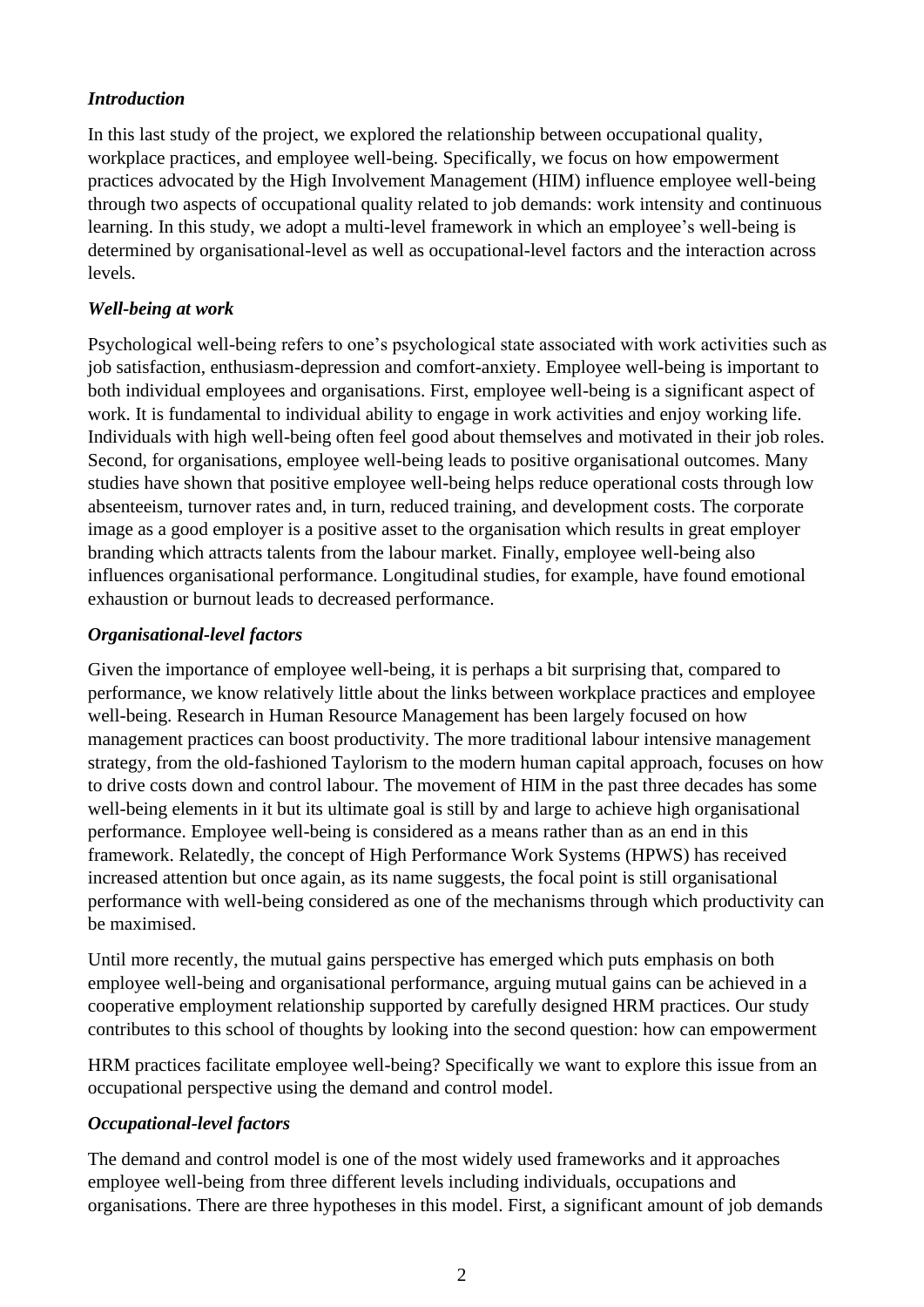comes from the nature of an occupation. High demand occupations often require one to work hard and keep learning on the job which can negatively affect individual well-being. Second, job control also depends on the workplace. Empowerment practices such as participation, development programmes and teamwork facilitate the use of skills and autonomy in work which can lead to improved individual well-being. Finally, job demands and control have an interactive effect on employee well-being. This means the effects of job control against job demand is non-linear on employee well-being; rather it is an exponential curve. In other words, the buffering effect of job control on well-being is more apparent where job demands are higher.

Although this is a popular model, the empirical evidence is not conclusive. Job demand and job control have been generally found to be associated with employee well-being in the way they are expected to be. The interaction hypothesis, however, has been a mixed picture. Moreover, previous research has largely used measures of job demand, control and employee well-being from a single source and often from the individual level only which leads to the concerns of common method bias and mismatched levels between the three key constructs in the model. As such, the effects of job demand and control on employee well-being could have been over-stated. In order to address those concerns, our study uses data from three independent sources at individual, occupational and occupational levels to test the demand-control model including its interaction effects.

## *Data and method*

The data for the analysis comes from three sources. The employee well-being measures include job satisfaction, contentment and enthusiasm. The empowerment practices measures include density of participation, development programmes and teamwork at workplace. These measures are from the 2011 Workplace Employment Relations Study employer and employee data respectively. In this study, we define occupations by SOC2000 at the 3-digit level. Two items indicating the degree to which job requires working very hard and continuous learning are used as job demands measures. They are individual responses from four waves of Skills and Employment Surveys between 2001 and 2017 and aggregated to the SOC 3-digit level so that each occupation has a mean score on these two job demands measures. These three datasets are then linked together through their workplace IDs and SOC codes. We use cross-classified mixed models to account for the hierarchical structure of the data where individuals are nested within workplaces and occupations simultaneously.

#### *Results*

Moving on to the estimation results, we first tested the hypothesis that job demands has negative effects on employee well-being. This is supported but only for contentment (see Table 1). There are significant positive effects, however, of work intensity and continuous learning on job satisfaction and enthusiasm. This is perhaps not really surprising. Job design and motivation theories suggest that working intensely and learning can lead to performance which, in turn, affects one's job satisfaction.

|                     | Job satisfaction  | Contentment        | Enthusiasm       |
|---------------------|-------------------|--------------------|------------------|
| Work intensity      | $0.185(0.076)$ ** | $-0.290(0.085)$ ** | $-0.154(0.047)$  |
| Continuous learning | 0.024(0.038)      | $-0.053(0.043)$    | $0.108(0.043)$ * |

| Table 1 Job demand and employee well-being |  |  |
|--------------------------------------------|--|--|
|                                            |  |  |

Notes: \*\* p <0.01, \* p < 0.05. Control variables: age, gender, marital status, education, ethnicity, hourly pay, employment status, union membership, tenure, organisational size, sector, industry.